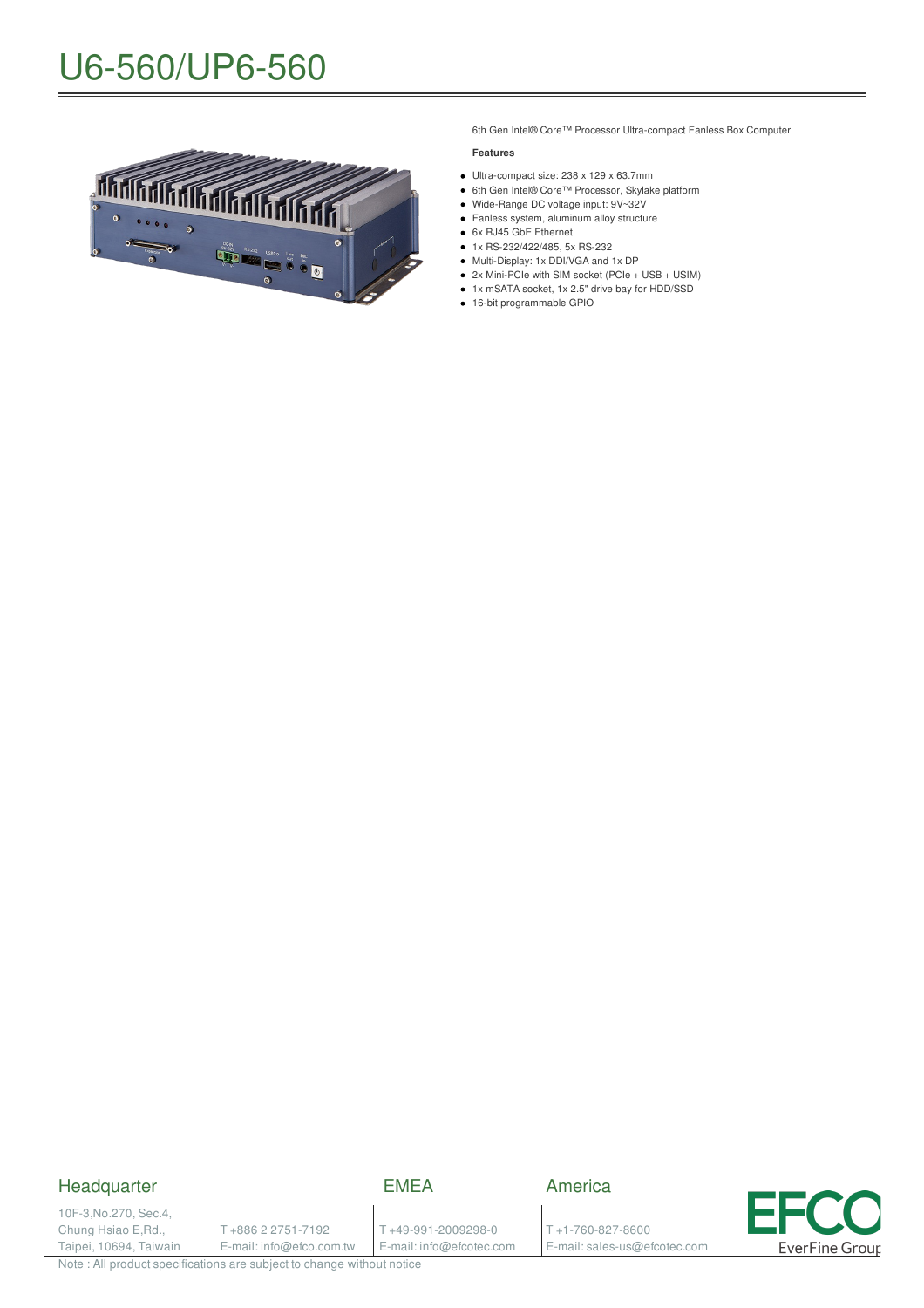# U6-560/UP6-560

## **EMEA**



## **Japan** PALTEK SOLUTION SUPPLIER Email: [info\\_pal@paltek.co.jp](mailto:info_pal@paltek.co.jp)

### Headquarter

EMEA

10F-3,No.270, Sec.4, Chung Hsiao E,Rd., Taipei, 10694, Taiwain

T +886 2 2751-7192 E-mail: info@efco.com.tw

T +49-991-2009298-0 E-mail: info@efcotec.com America

T +1-760-827-8600 E-mail: sales-us@efcotec.com



Note : All product specifications are subject to change without notice